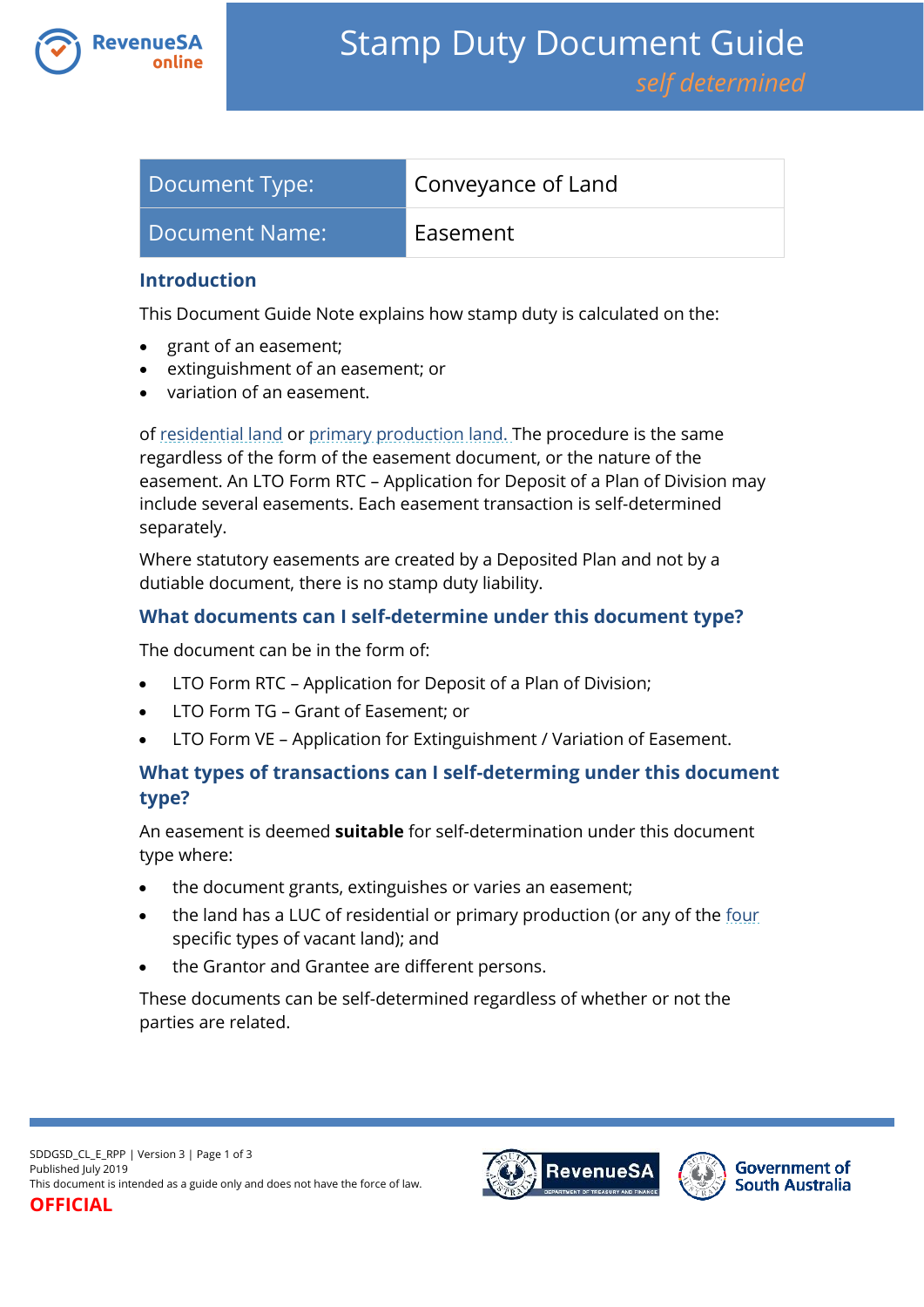

The following similar transactions cannot be self-determined under this document type:

If the easement is over qualifying land – refer to document type:

[Conveyance of Land| Easement -](https://www.revenuesa.sa.gov.au/stampduty/stamp-duty-document-guide/self-determined/conveyance-of-land/sddgsd_cl_e_ql) Qualifying Land

If the grantor and the grantee are the same parties, refer to the document type:

Not Chargeable | Easement – [Same Parties, No Consideration](https://www.revenuesa.sa.gov.au/stampduty/stamp-duty-document-guide/self-determined/not-chargeable/sddgsd_nc_e)

## **What evidence do I need to retain for audit purposes?**

For audit purposes, you will need to retain the following documentation either in paper form or electronic form:

- a copy of the documents; and
- evidence that a stamp duty determination has been made (i.e. Certificate of Stamp Duty, Document ID or stamped document).

# **What Section(s) of the** *Stamp Duties Act 1923* **applies?**

Section 60

# **What stamp duty is payable on this document?**

The document is chargeable with *ad valorem* conveyance stamp duty on either the **consideration** or **market value** of the interest being conveyed, WHICHEVER IS THE GREATER.

If the transfer is for no consideration, stamp duty is calculated on the **market value**.

If the transaction is *bona fide* arm's length transaction between unrelated parties then pursuant to Section 60A(2) the consideration will be treated as the market value of the land.

# **Examples**

#### Grant of easement for a consideration

Bill grants an easement to Sue over residential land for a consideration of \$500. This is a *bona fide* arm's length transaction between unrelated parties.

Pursuant to Section 60A(2) the consideration may be accepted as the market value of the property being conveyed (i.e. the easement), and stamp duty is charged at the *ad valorem* conveyance rate on the consideration of \$500 (i.e. \$5 stamp duty).